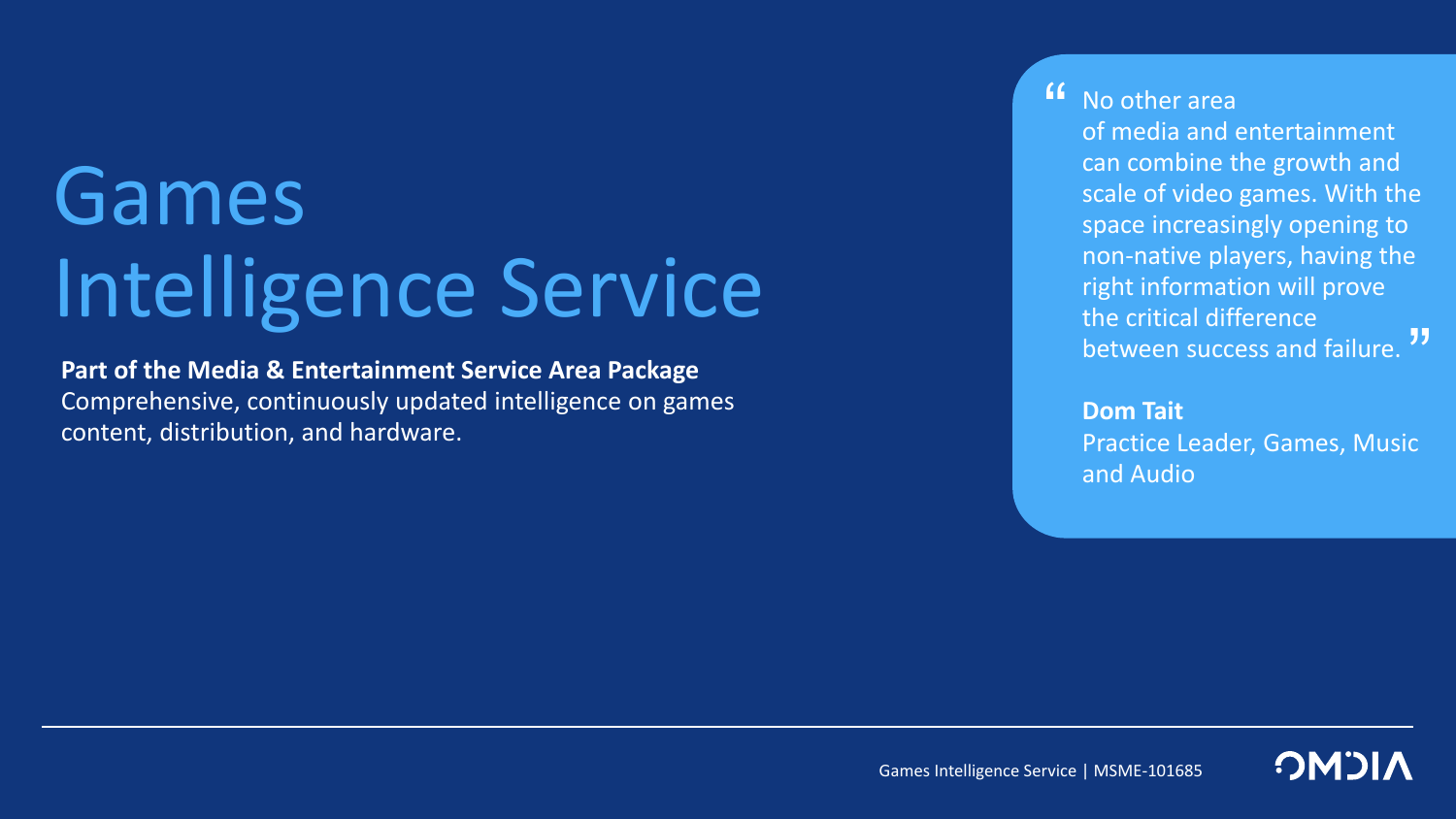## Games Intelligence Service

*Part of the Media & Entertainment Service Area Package*

- Strategic understanding of the breadth and depth of the global games market
- Timely decision-making around market entry and understanding of emerging gamesrelated commercial opportunities
- Accurate assessment of the competitive landscape
- Improved tactical and strategic planning

#### **HOW OMDIA HELPS YOU KEY QUESTIONS ADDRESSED**

- How many PlayStation 5 consoles will be on the market over the next five years?
- How much money is spent on subscriptions to platform services such as Xbox Live Gold?
- Which business models will drive cloud gaming?
- What are the market dynamics in China?
- What are the fastest-growing aspects of global esports?



**OMOL**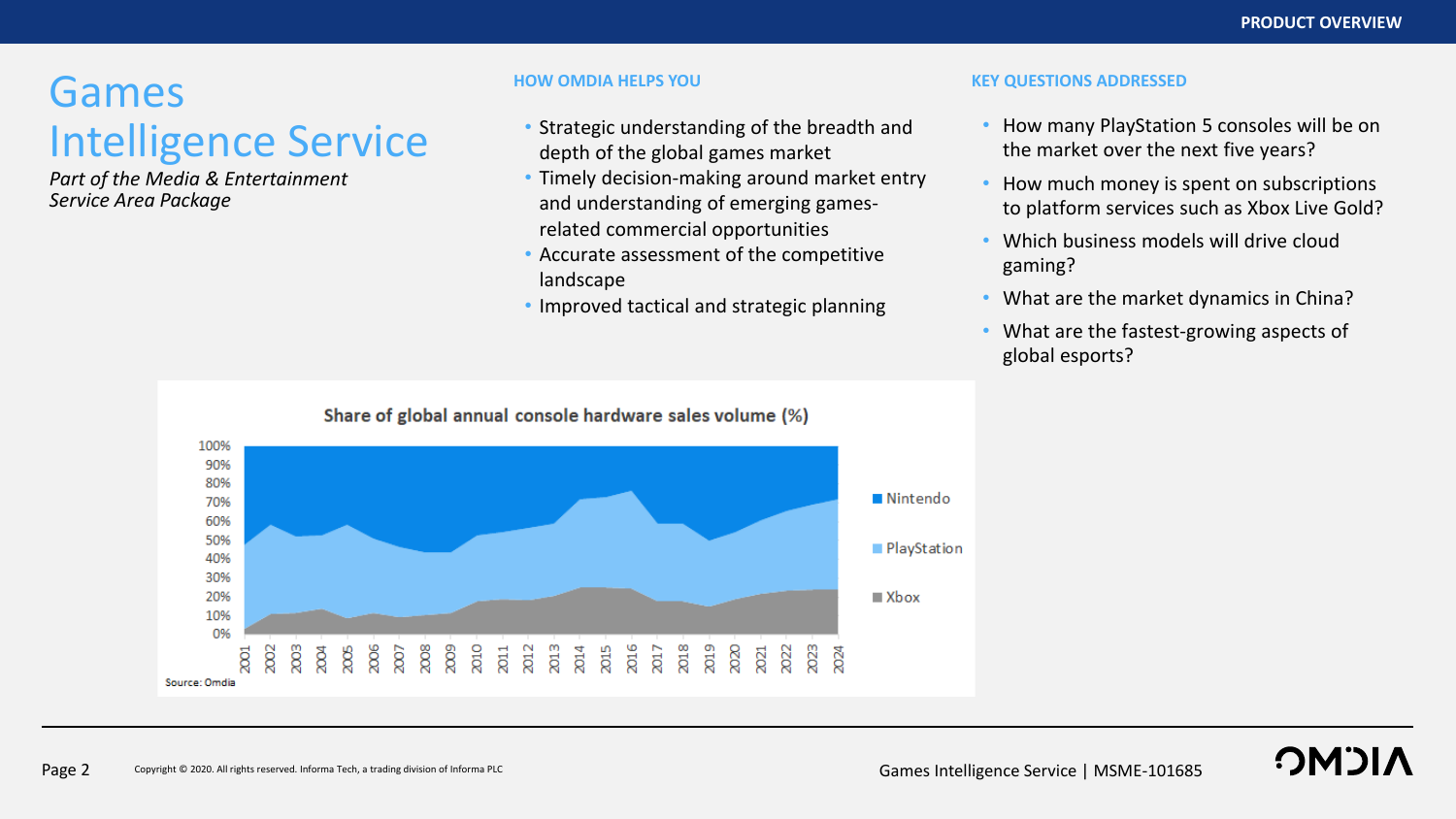**OMDIA** 

### Games Intelligence Service: Meet the Analysts



**Dom Tait** Practice Leader, Games, Music and Audio



**Steve Bailey** Principal Analyst, Video Games



**George Jijiashvili** Senior Analyst, Video Games



**Guillermo Escofet** Principal Analyst, Video Games



**Chenyu Cui** Research Analyst, Video Games



**Matthew Bailey** Senior Analyst, Channels, Programming & Advertising

Copyright © 2020. All rights reserved. Informa Tech, a trading division of Informa PLC Page 3 Copyright © 2020. All rights reserved. Informa Tech, a trading division of Informa PLC **Cames Intelligence Service** | MSME-101685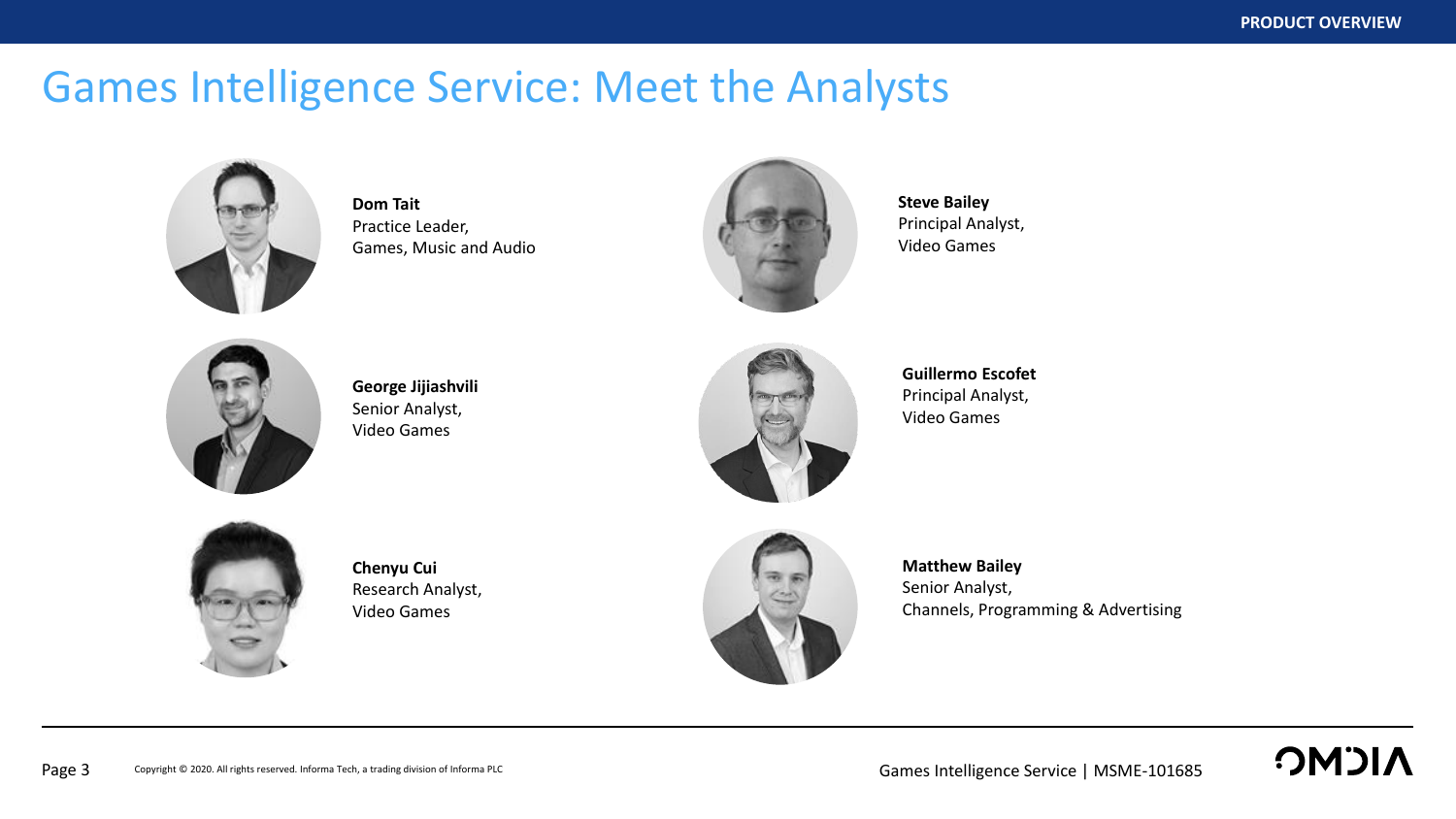### Games Intelligence Service: Deliverables



### **MARKET DATA**

*—Up to quarterly—* Console hardware and software, connected consoles, console platform subscriptions, cloud gaming, VR hardware, plus PC multiplayer online gaming and other services



### **ANALYST INSIGHTS —***Ongoing—*

Regular analysis of market shifts, technology and regional developments, vendors, events and more as industry events develop.



### **PRESENTATIONS**

**—***Quarterly—*

Access to PDF presentations of key topics such as VR, next-generation consoles, and impact of past recessions on the games market.



### **REPORTS —***Up to quarterly—*

Covering the Korea and China games markets, plus console hardware



**ANALYST ACCESS —***Ongoing—*

For prompt responses to urgent and unique questions.

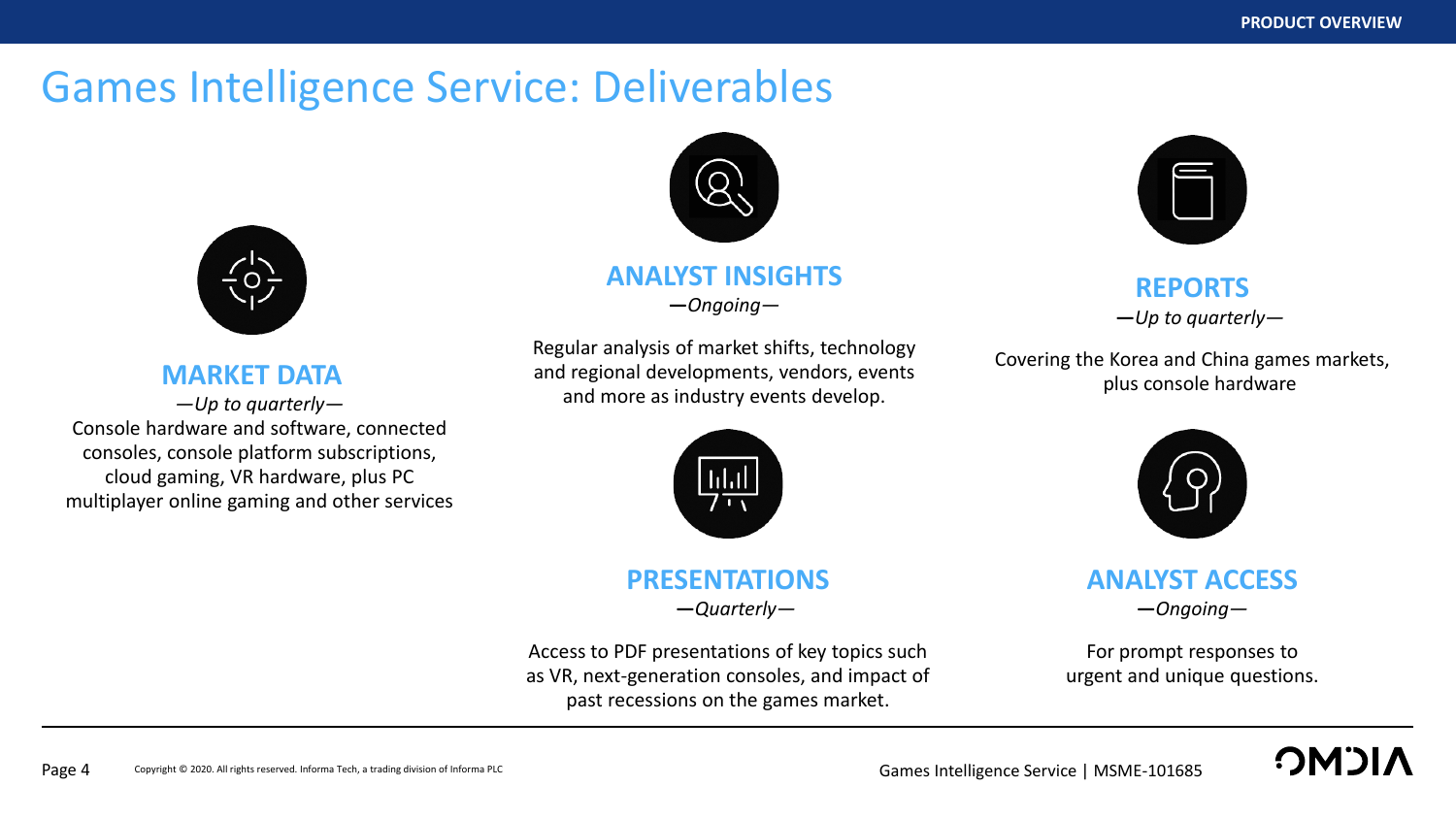## Games Intelligence Service: Market Data

#### **Data Segmentation**

#### **Segment Coverage Areas – Global**

- Console hardware and software
- Handheld hardware and software
- Asian games market performance: China, Korea, Japan
- New games device analysis: Android consoles, Connected TVs, Set top boxes
- Online console connectivity, subscription services and digital transactions
- Software and hardware price tracking
- Esports industry, viewership and advertising opportunity analysis
- Multiplayer online games
- Social network games
- Download to own games
- Streaming and on-demand games Connected TV games
- Games publisher performance data and strategy analysis
- YouTube games channel analysis

#### **Topical Coverage Areas – Global**

- Hardware and software pricing analysis
- Games hardware penetration and adoption
- Digital transition metrics by country
- Business model adoption forecasts
- Total games opportunity analysis
- Esports viewership
- YouTube games channel analysis
- Company performance and strategy analysis
- Games content and genre performance
- Product positioning analysis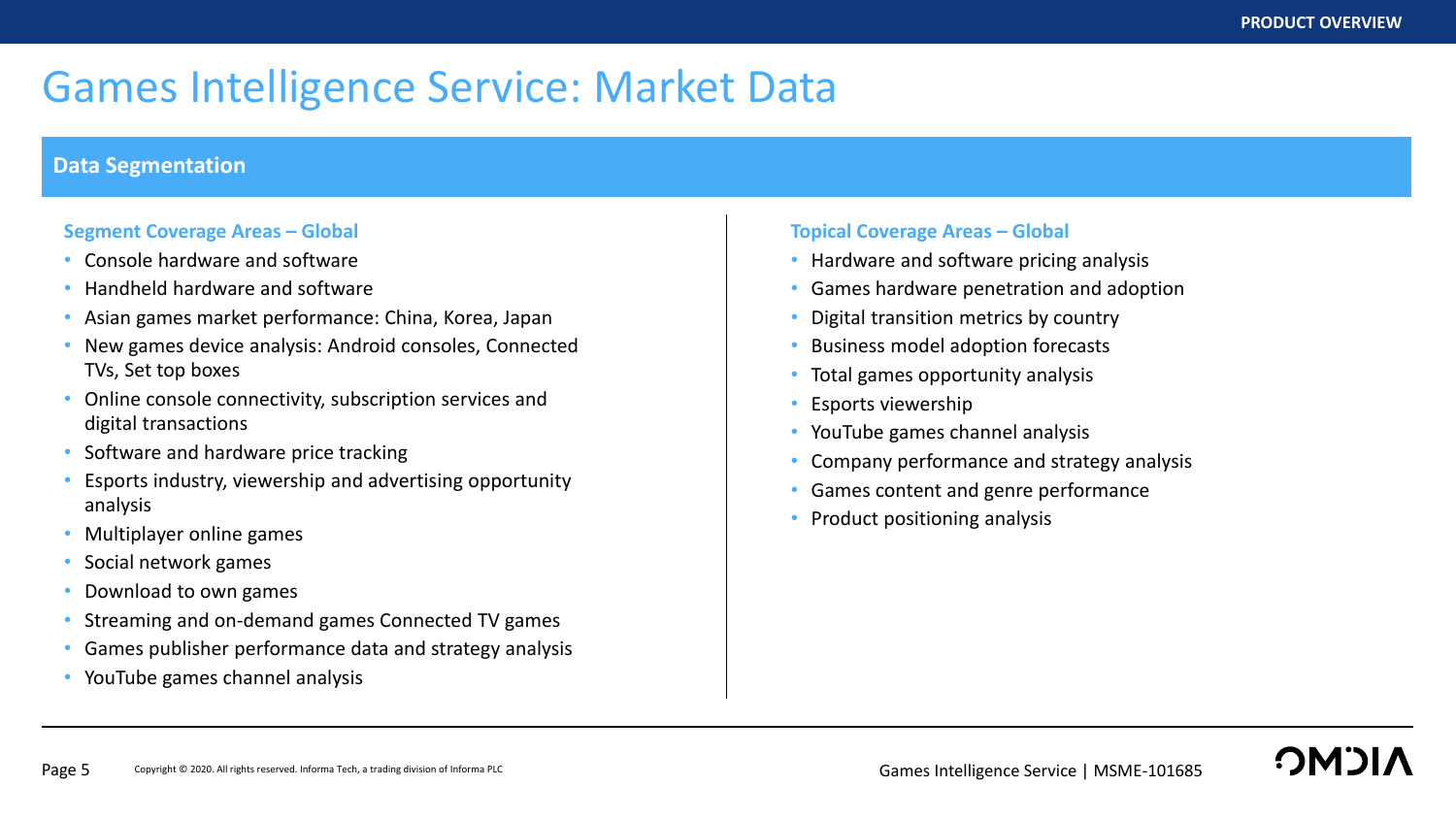**OMDI** 

### Games Intelligence Service: Market Data

#### **Databases**

*\*Database names subject to change.*

- Games Connected Consoles
- Games Console Content and Services
- Games Content and Service Spend by Distribution Type
- Games Hardware
- Streaming Games
- PC Games Content and Services
- Games Publisher Performance Database
- Games-Related Mergers, Acquisitions and Investments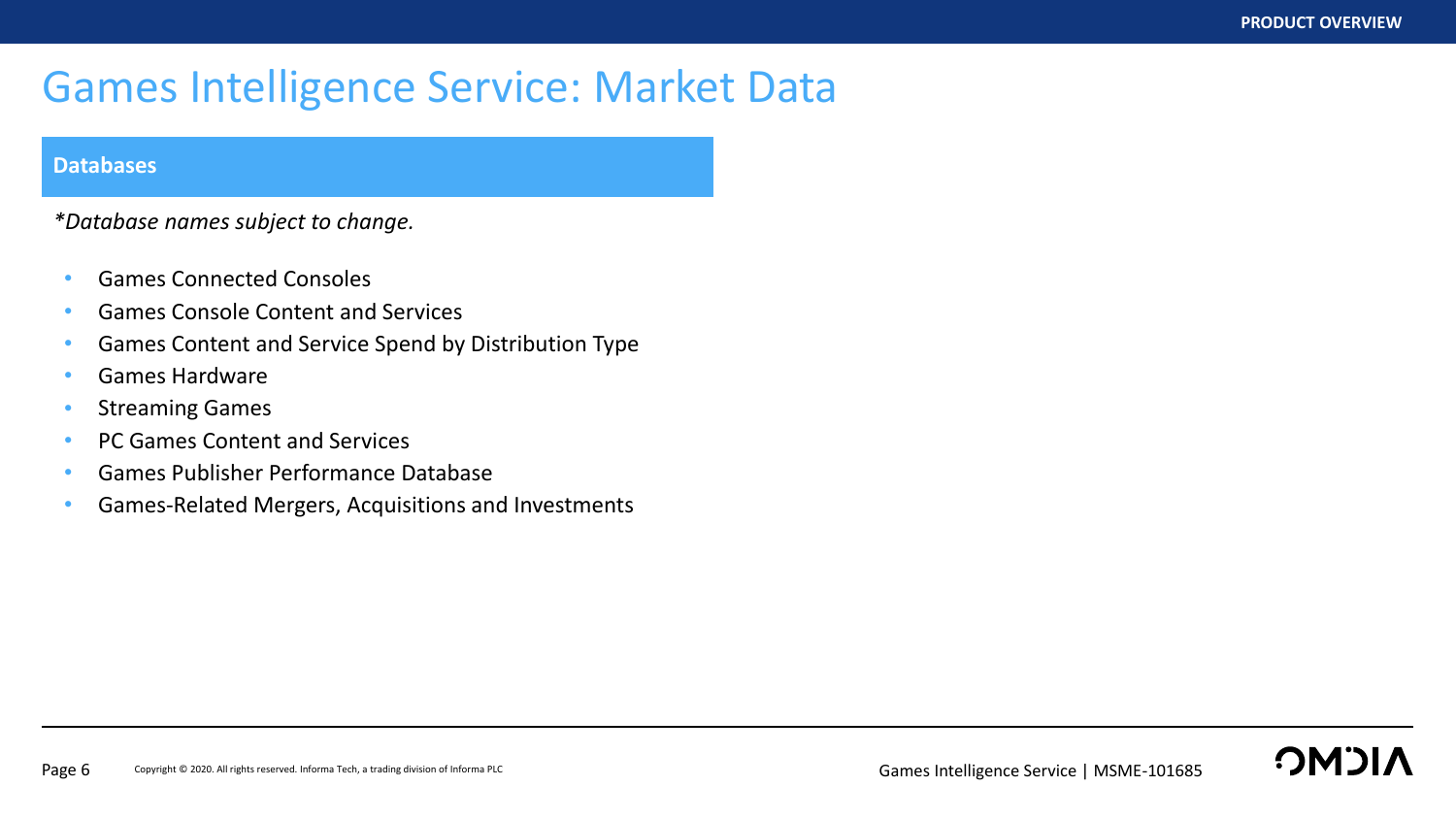## Games Intelligence Service: Report, Surveys and Analysis

#### **Games Console Market & Hardware Report Series China PC Online Games Market Report Series**

#### **Frequency: Quarterly (PDF)**

#### **Measures**

- •Spend on games console market
- •Software units
- •Connected consoles
- •Platform subscriptions
- •Tie-ratios and ASPs
- •

#### **Regions**

- •Worldwide
- •USA
- •PAL
- •Japan

#### **Reports in this series have featured the following over the past year**

- World games console spending overview, by platform, year and manufacturer
- Xbox One, PS4, Switch, Xbox One X, PS4 Pro, Switch Lite, Nintendo 3DS
- Performance of PlayStation, Xbox and Nintendo as platform holders
- Spend by paid DLC, vs full-game downloads, vs packaged games
- PlayStation Plus, Xbox Live Gold and Nintendo Switch Online subscriptions

Continuous sizing, analysis and trends for the games console hardware market Forecasts, analysis and commentary for PC online games market in China, including revenue by company

#### **Frequency:** Quarterly (PDF only) **Measures**

- •Spend on games
- •Market share
- •Operator revenue

#### **Regions**

•China

•Sister report series also available for South Korea

#### **Reports in this series have featured the following over the past year**

- Impacts of regulation on PC online games market
- Revenue by operator, year on year, plus quarter on quarter
- Tencent, NetEase, Kingsoft, ChangYou, 37wan and more
- Top titles, by spend
- Multiplayer online vs massivelymultiplayer online games
- Client games vs browser games
- Impacts from the mobile market
- Overseas licensing vs domestic opportunity

**CMO**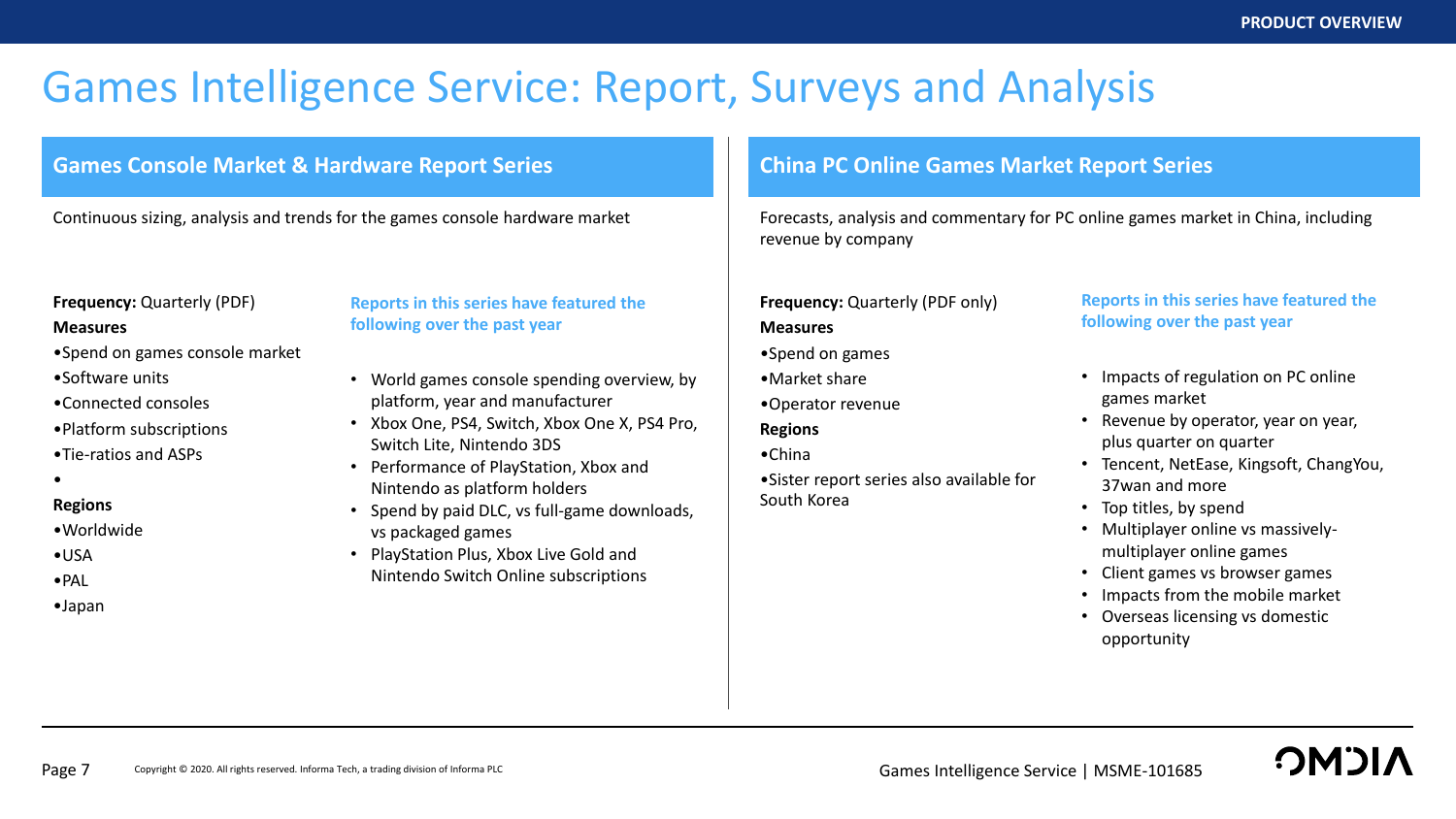## Games Intelligence Service vs. Spotlight Service

#### **Games Intelligence Service Games Spotlight Service**

Make your move in the global games market with unrivalled data, analysis and insight, covering games content, hardware, and services.

#### **Segmentations:**

- Console hardware and software
- Connected consoles
- Console platform subscriptions
- Cloud gaming
- VR hardware
- PC multiplayer online gaming and other services.

Comprehensive coverage of the games market, adding intricate titlebased data and an addressable market scope that pushes far beyond game consoles

#### **Additional Segmentations:**

- Active installed bases for consoles
- Wider addressable market: Mobile, smart TVs, broadband households, Steam users, and more
- VR content market
- Mobile titles by revenue
- Console digital game pricing by format, store and region.

**All content in the Games Intelligence Service is also available in the Games Spotlight Service. The Games Spotlight is our most comprehensive service on the Games market.** 

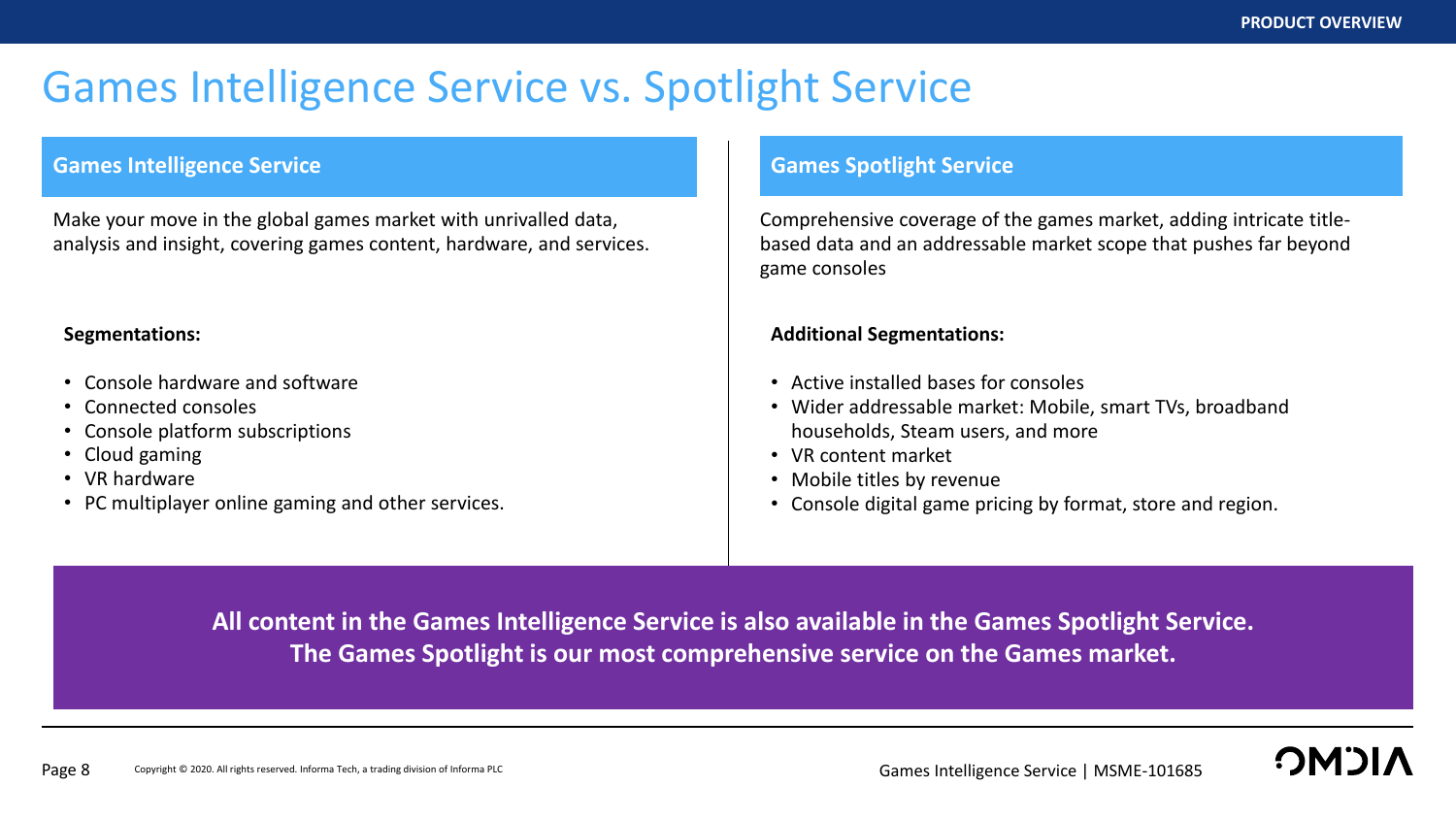**OMOL** 

## Related Content: Media & Entertainment Service Area Coverage

#### **NICMC** Service Area Package: **Media & Entertainment** Addressable Consumer Devices TV & Online Intelligence Service Intelligence Service Cinema Music & Digital Audio Intelligence Service Intelligence Service Advertising Games Intelligence Service Intelligence Service Channels & Programming Intelligence Service Media and Entertainment Viewpoint Service Consumer **WTVIS** Games Research Spotlight Spotlight Spotlight

#### **About Omdia's Media & Entertainment Research**

Omdia's Media & Entertainment portfolio provides forecasts, consumer survey data, competitive analysis and qualitative insights about the world's largest, fastestgrowing and dynamic markets. The team's coverage provides a joined-up view of unrivalled depth and breadth across the sector's most important geographies, technologies and companies.

Clients receive access to a team of over 35 analysts, each with specialized expertise and organized to address critical intersections in the rapidly converging media and entertainment market. The team is supported by an array of Omdia colleagues specializing in adjacent domains, such as mobile, broadband, devices, cloud, digital consumer services and media delivery.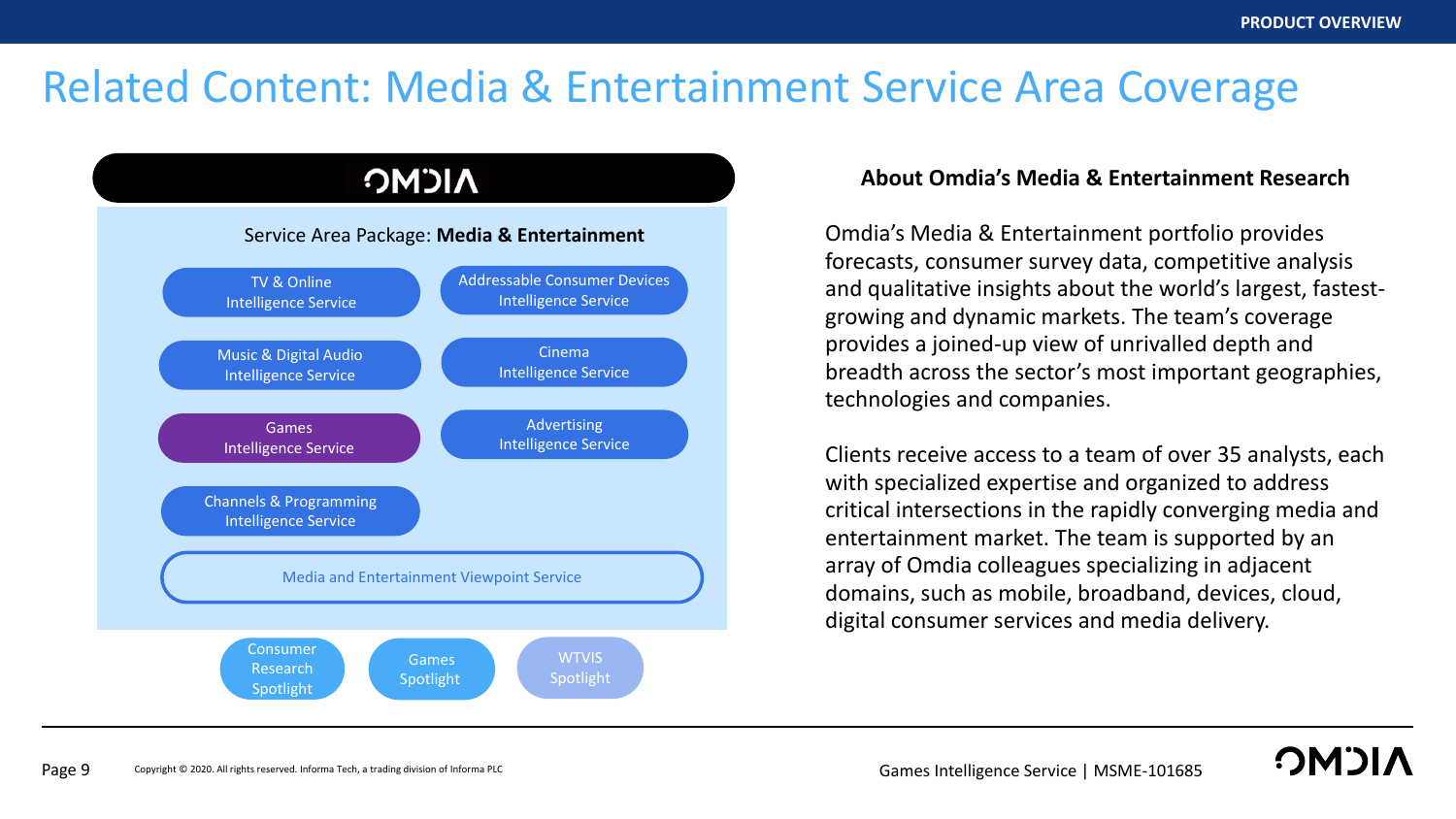### Related Content: Media Delivery Service Area Coverage

### **NICMC**

#### Service Area Package: **Media Delivery**

Set-Top Box Intelligence Service

Home Networks Intelligence Service

Video Technology Intelligence Service

#### **About Omdia's Media Delivery Research**

Omdia's Media Delivery research provides timely and actionable insight for businesses looking to understand this increasingly complex market. The market is segmented into STBs, Home Networking and Video Technology, and each is examined in detail using qualitative and quantitative research and analysis.

Omdia's Media Delivery research is created and maintained by experts in the media delivery field, but analysis also builds upon data and expertise from the larger Omdia team, including within media & entertainment, cybersecurity, enterprise IT, IoT, components & devices, service provider technologies, and smart home.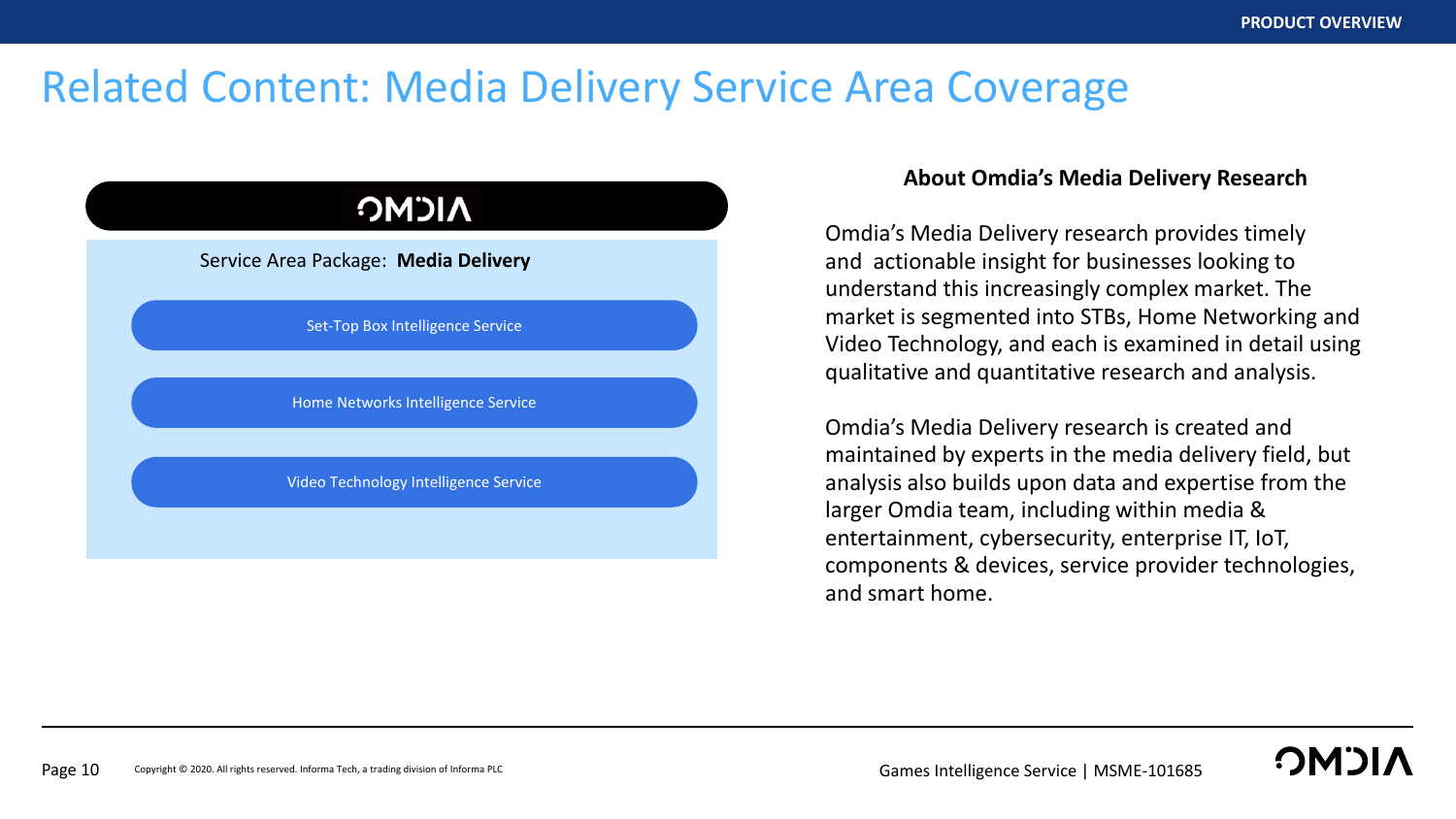**CMC** 

### Related Content: Digital Consumer Services Service Area Coverage

### **NICMC**

#### Service Area Package: **Digital Consumer Services**



#### **About Omdia's Digital Consumer Services Research**

Omdia provides expert analysis and data across Digital Consumer Services with unique coverage of service providers', over the top players', and major tech platforms' activity in this space. We can help identify which markets and offerings are driving growth in Digital Consumer Services, understand the strategies of key competitors and customers, and assess the impact of this rapidly evolving market across different businesses.

Our global team of analysts provides expertise on service provider and tech company strategy across Digital Consumer services including: broadband and bundling, messaging and communications, consumer platform strategies, digital operator services, app ecosystems, payments and commerce, smart home, and consumer AI.

#### **Custom Solutions**

Omdia's consulting services offer a true end-to-end service capability across all aspects of your product lifecycle, from concept and product development, to go-to-market and sales effectiveness. **Contact us** if you have a project that you would like to discuss with a member of the team.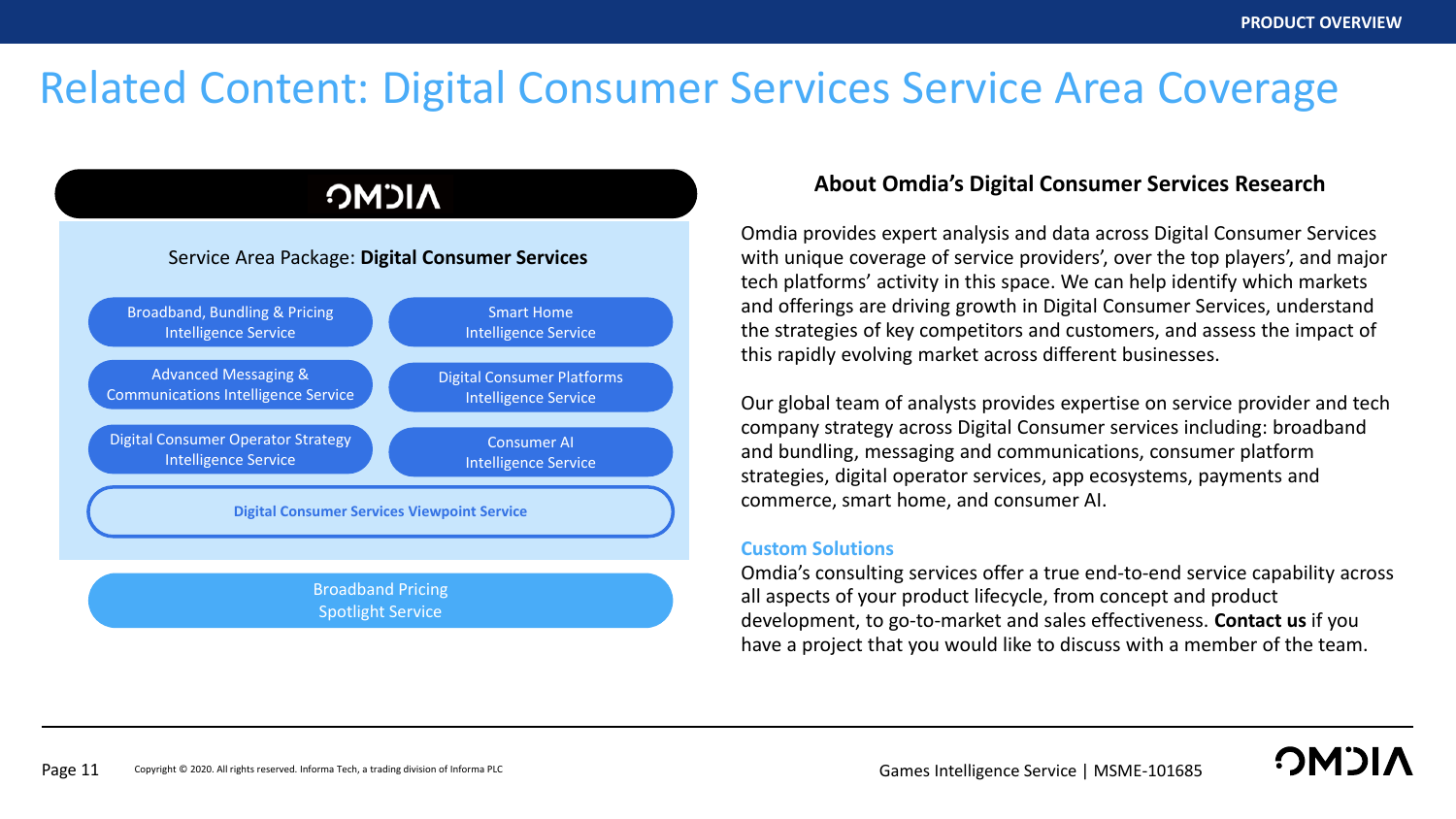## Games Intelligence Service: Migration to a Combined Product

*How does it compare to Ovum Media & Entertainment Games Coverage?* 

#### **Relevant to Subscribers of Legacy Products Media & Entertainment (Ovum)**

The Games Intelligence and Games Spotlight Services provide a greatly enhanced view of the gaming ecosystem vs. legacy Ovum coverage. Legacy Ovum customers can upgrade to the standard Games Intelligence Service or the even more comprehensive Games Spotlight Service. See below for an explanation of benefits by service name.

#### **BENEFITS AND FEATURES OF INTELLIGENCE**

- Full hardware metrics, breakdown of esports and subscription revenue, cloud gaming revenue
- Reports on games publisher performance, games-related M&A, China/Korea country reports

#### **BENEFITS AND FEATURES OF SPOTLIGHT**

- Games-capable device forecasts, smartphone and tablet games apps, VR games content
- Mobile games title performance, console games digital pricing, cloud partnership tracker

#### **OTHER CHANGES**

• Legacy Ovum video games datasets have now been merged into united Omdia datasets. There have been some name changes and in some cases a reduction in country coverage.

**BENEFITS AND FEATURES OF INTELLIGENCE**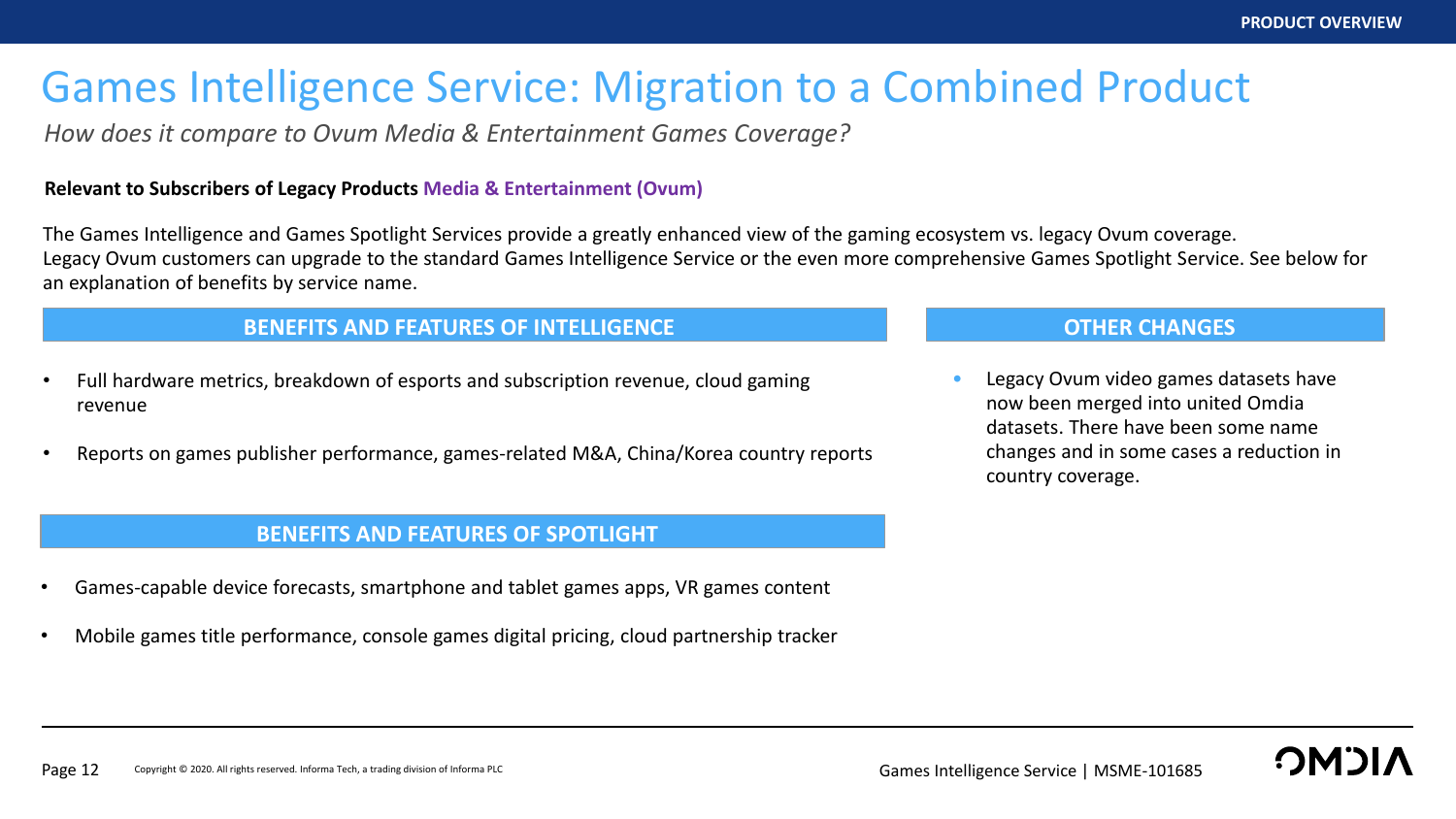## Our "Ask an Analyst" Service Provides Best in Class Customer Support

Whether you need guidance to navigate the service, information regarding our methodologies or you want to better understand a data trend, Omdia's support team is here to help.

### **Draw on our expertise**

- Make the right decisions
- Sanity-check your own findings
- Get the most out of your subscription
- Understand more about our methodologies

Our Ask an Analyst service gives you direct contact via telephone, email or face-to-face session with our expert analyst team:



**Tom Coate** Customer Success Manager



**Kâren Dyer** Customer Success Manager



of our customers rate our service as Excellent or Very Good

**OMOL**